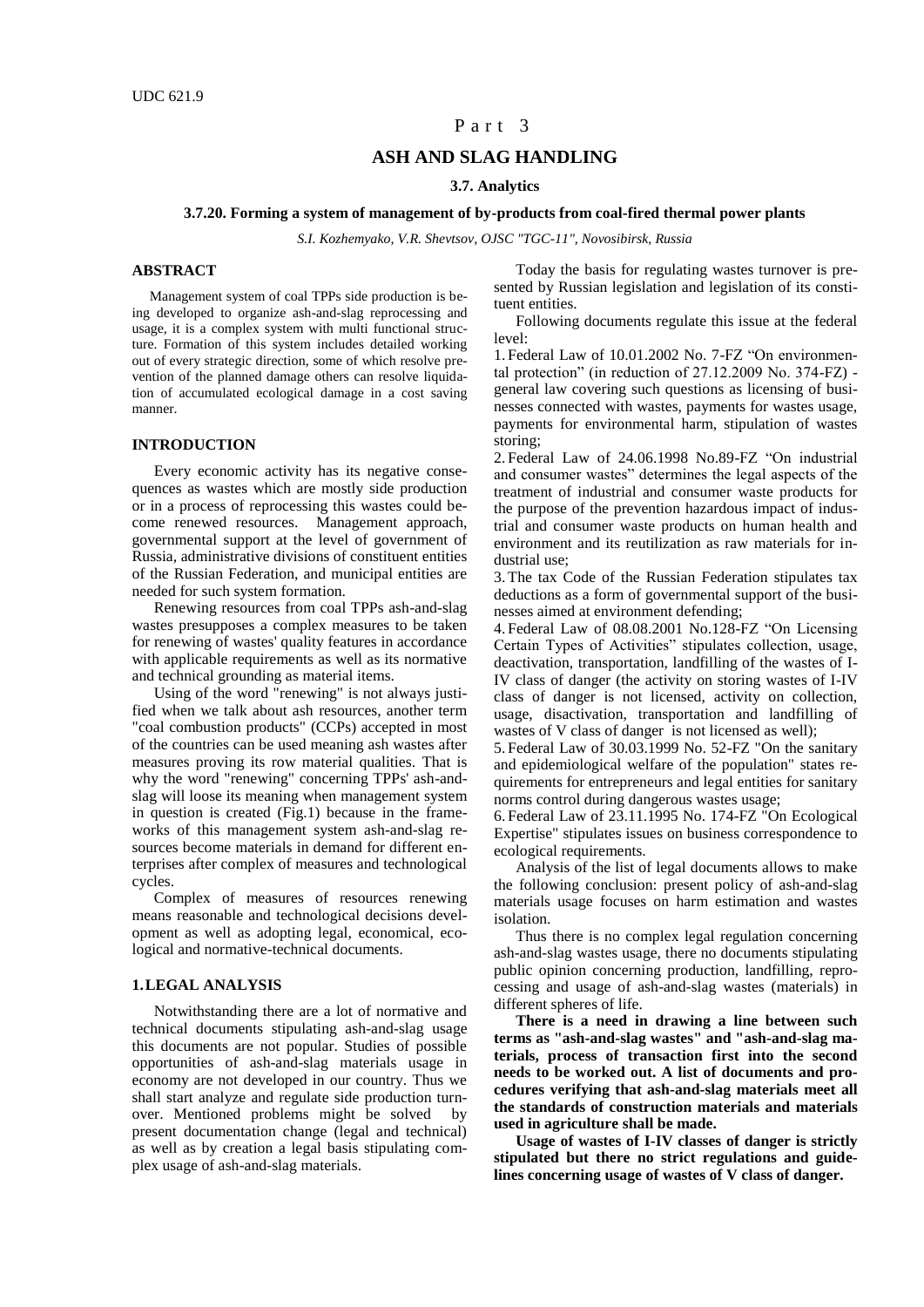

Fig. 1. Technological cycle of TPPs' ash-and-slag turnover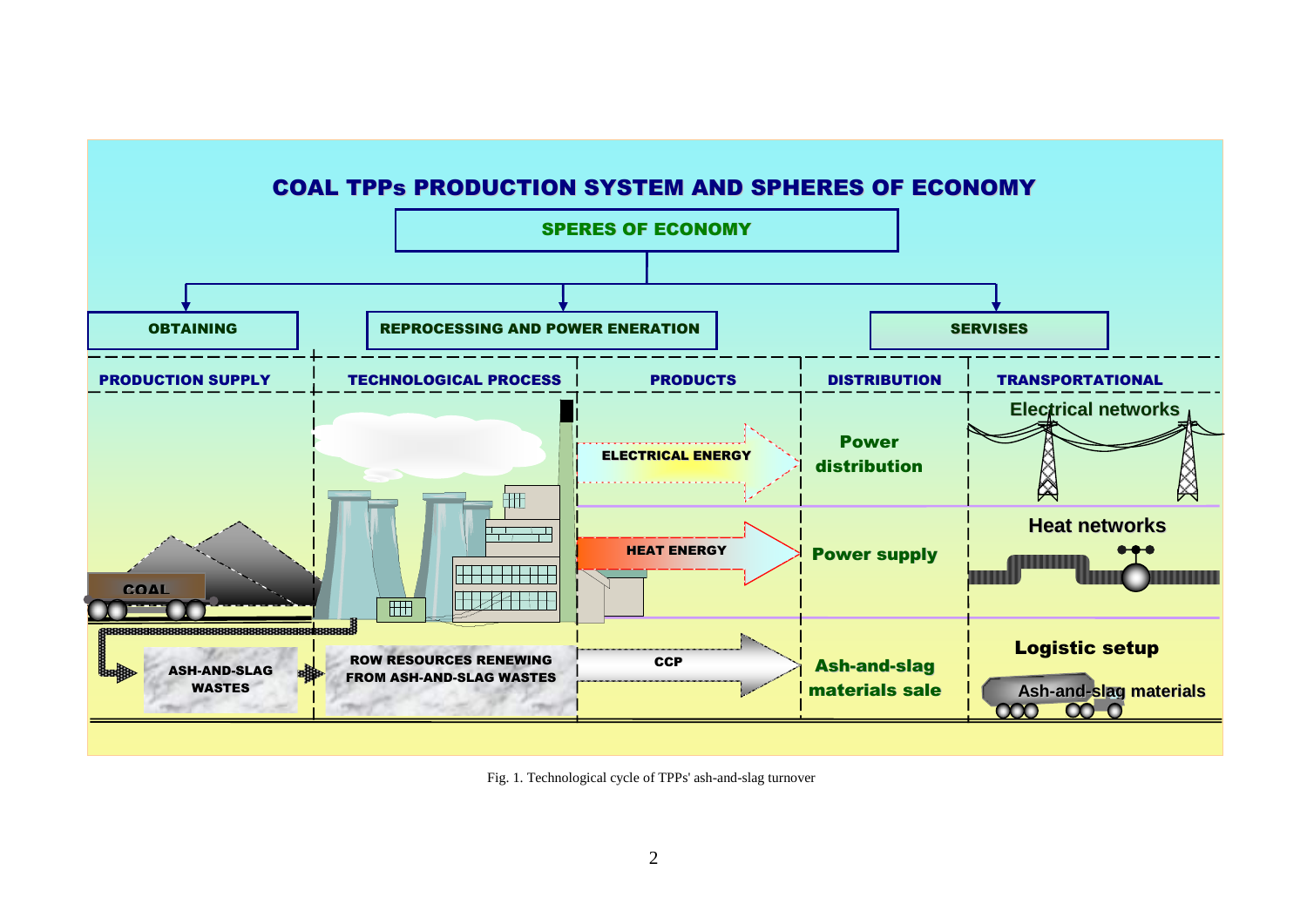Problem of effective usage of ash-and-slag materials in different spheres of economy has a lot of goals and touches upon each spheres' interests as well as interests of social sphere, this problem is one of the factors of increasing economical marketability. At the same time the relationships arising during ashand-slag materials reprocessing and usage are regulated by multiple normative and legal documents.

According to article 72 of the Constitution of the Russian Federation the joint jurisdiction of the Russian Federation and the subjects of the Russian Federation includes:

а) issues of possession, use and disposal of land, subsoil, water and other natural resources

б) nature utilization, protection of the environment and ensuring ecological safety; specially protected natural territories;

в) establishment of common principles of taxation and dues in the Russian Federation;

г) land, water, and forest legislation; legislation on subsoil and environmental protection.

According to article 76 part 1 of the Constitution of the Russian Federation on the issues under the joint jurisdiction of the Russian Federation and the subjects of the Russian Federation federal constitutional laws and federal laws shall be adopted. There is an analogical statement in the article 27 of the Charter (Main Law) of Omsk Region: at this laws and other legal documents of Omsk region cannot converse to federal laws concerning subjects of joint jurisdiction of the Russian Federation and Omsk region. At this laws and other legal documents of Omsk region cannot converse to federal laws concerning subjects of joint jurisdiction of the Russian Federation and Omsk region In case of such divergence the federal law to be applied.

Thus we can conclude that normative and legal issues of ash-and-slag mixtures turnover are regulated by federal legislation of the Russian Federation.

Analysis of the legislation of the Russian Federation stipulating ash-and-slag wastes issues shows that in most of the constituent entities of the Russian Federation this issues are not being considered. Only legislation of Moscow, Irkutsk and Smolensk regions has a focus on reprocessing and turnover of ash-andslag materials.

It could be stated that the main method of stipulating relationships concerning ash-and-slag materials is programs creation.

So legal basis formation justifying TPPs ash-and-slag materials usage can be created only by local programs like "Usage and reprocessing of TPPs' ash-and-slag materials" adoption. According to art. 4.1 FZ No. 89-FZ and definition given in "Wastes classes of danger" (adopted FZ No.309-FZ of 30.12.2008) wastes of V class of danger are considered practically safe. There is also a definition for a side product given in intergovernmental standard of CIS countries GOST 30772-2001 for normative and technical regulation of governmental decisions concerning wastes utilization:

**It. 3.16 # Side product #:** is an additional product formed during production process formation of which is not a goal of the production but this product might be applicable in other production as row material or as a ready product.

*Commentary.* Side product is not a waste!

## **2.MAIN STRATEGIC DIRECTIONS OF SIDE PRODUCTION MANAGEMENT**

**Solution is** to form innovation system of coal TPPs' side production management, in other words include part of not-used natural resources into a turnover (Fig. 2).

Management system of side production is being developed to organize ash-and-slag reprocessing and usage, it is a complex system with multi functional structure. Thus options considering consists of working out every strategic directions in details:

- side production management structure formation;
- studying and development of the market;
- technical preparation of the enterprises for side production collection and sale;
- investment friendly and effective resources usage.

### **3. TPPS' ASH-AND-SLAG MATERIALS USAGE STRUCTURE ORGANIZATION**

Present organizational structure of OJSC "TGC-11" as of the other generation companies doesn't meet resource saving standards of the present time in conditions of the market economy.



Fig. 2. Structure of strategic directions of OJSC "TGC-11" resource saving system formation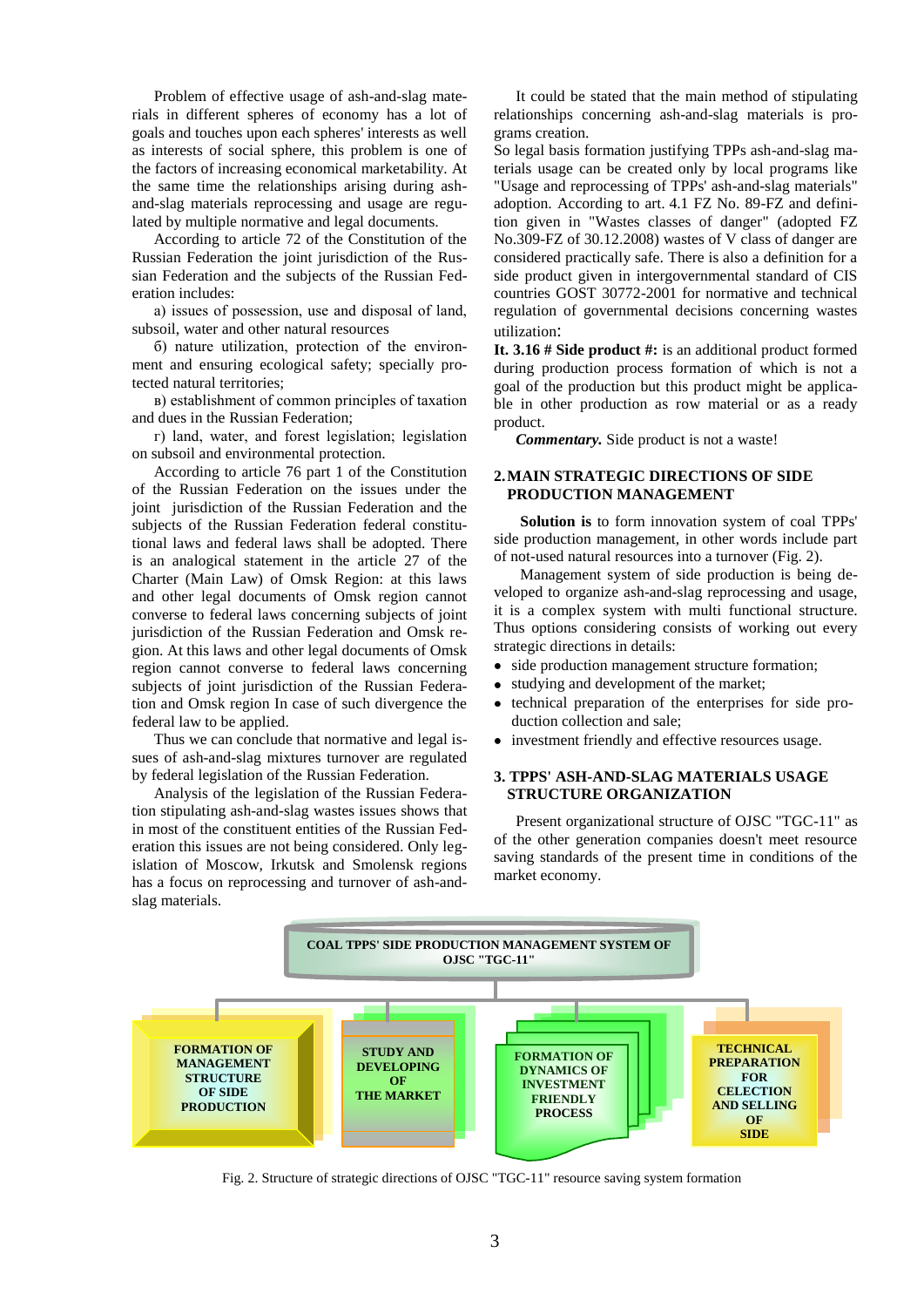In order to make ash-and-slag wastes be ash-andslag materials in accordance with Russian legislation a lot of legal and technological documents shall be developed, a lot of events held.

After proving that ash-and-slag are materials good for economy usage the generation faces three following issues:

- Formation of the structure organizing resources renewal of ash-and-slag wastes its reprocessing and consuming;
- Formation of ash-and-slag demand, ash-and-slag selection and dispatch organization from present output and ash-and-slag ponds;

– investment attraction.

At this stage considering ash-and-slag materials turnover subdivisions or responsibility centers shall be created at OJSC "TGC-11" branches.

In order to achieve the goal of ash-and-slag mixtures usage we need to interest different parties with potential effectiveness and economical advantages of ash-and-slag mixtures usage in different spheres of economy. Ecological effect is presented by lowering negative impact on the environment, recovery of positive environmental balance thus using ash-and-slag mixtures can be profitable for all the members of the project.

Suppliers and consumers of ash-and-slag mixtures

feel economic effect.

Potential members of ash-and-slag system approach can be divided into thee groups of interest.

**Advantage for ash-and-slag consumers** such as agricultural, industrial, construction companies and enterprises as well as for construction materials producers and other consumers.

There are following advantages:

- row resources cost decreasing;
- better quality production;
- increasing net profit by effective usage of investment recourses;
- lower payments for natural resources usage.

**Administrative bodies including corporate entities of the Russian Federation where structural subdivisions of OJSC "TGC-11" operate** reveal interest in this issue because this system allows to save natural resources, lower negative impact on the environment, be another source of construction materials deficient in the region.

**Advantages for OJSC "TGC-11" as for** ash-andslag mixtures supplier:

– wastes production cost decreasing;

– decreasing of the negative impact on the environment;

– profit increasing from ash-and-slag materials realization.

TPPs' side production management structures (Fig. 3) creation presupposes the following:

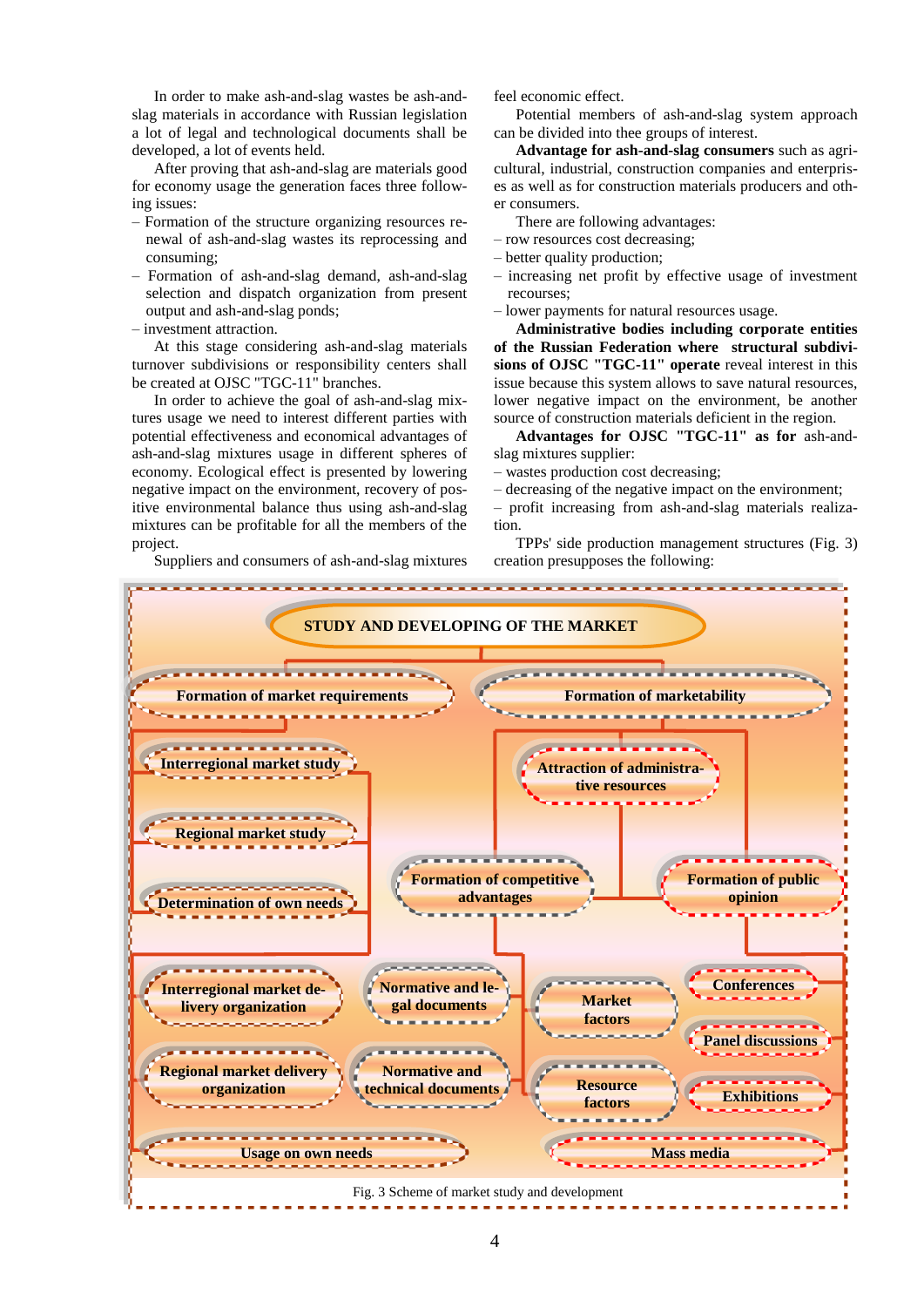- creation of the structures organizing side production management including subsidiaries, structural subdivisions and responsibility centers creation dealing with reprocessing and realization of ahand-slag materials;
- regional working groups organization on a voluntary basis from competent specialists.

**Aim of the structure created**: side production management system organization where volumes of ash-and-slag material realization exceed volumes of annual ash-and-slag output

## **Aims of the newly structure created**:

- structural enterprises technical readiness organization for collection and further dispatch of ashand-slag materials in accordance with customers requests;
- formation of social opinion about profits of ashand-slag materials usage;
- service normative technical and legal measures exceeding ash-and-slag materials marketability;
- cooperation with consumer-enterprises;
- formation of customers demand for ash-and-slag materials exceeding supply of TPPs.

# **4. STUDY AND DEVELOPMENT OF THE MARKET**

Setting up for market entering is the most important part of coal TPPs' side production innovation management system creation. setting up consists of 2 major stages marketability formation and market demand creation (fig. 3).

In order to determine potential market opportunities of delivery to inner and external regional markets of row materials shall be examined, ash-and-slag materials volumes calculations for own needs shall be made.

Up to 2010 OJSC has been focusing at studying and developing of the regional markets and location of subsidiaries enterprises. Fly ash realization was on focus which didn't solve ash-and-slag accumulation problem.

Today there is only fly ash demand of external regional markets, such ash is transported by railway hoppers. It is planned to implement big bags packing by 2013. Europe part of the Russian Federation is the main customer due to intensive construction works and natural resources dificit. Ash-and-slag materials demand is low in Siberian federal district and in the Far East because of its low marketability and natural resources proficiency.

Selection and dispatching of ash-and-slag mixtures are not considered because of economical ineffectiveness and lack of demand.

The most profitable ways of using ash-and-slag mixtures for own advantage is to use it in building construction and liquidation of subsurface management consequences.

There are following advantages: effective investments usage, natural resources saving, ash-and-slag accumulation decrease and ash ponds devastation.

Empty ash pond can be also used for ash-and-slag storage during low demand (autumn-winter season).

System approach on the basis of which the algorithm of suggested actions is created presents one of the most important directions of Omsk and Tomsk regions activities concerning natural resources saving, rational investment usage and renewing of positive environmental balance.

As it was already mentioned generation companies do not earn a lot on ash-and-slag mixtures sale the main part of net profit comes from lowering wastes storing costs. Most part of the profit is formed at the expense of coal production cost lowering as well as at the expense of prevention of planned and accumulated harm to the environment.

Prevention of the planned harm in the frameworks of the system is an environmental planned harm prevention caused by hard technological coal TPPs' wastes disposing which is solved by effective self and attracted investments resources of OJSC "TGC-11" during dry ash collection.

Prevention of the accumulated harm in the frameworks of the system is an environmental accumulated harm prevention caused by hard technological coal TPPs' wastes disposing which is solved by rational self and attracted investments resources of OJSC "TGC-11" by including accumulated ash from ash ponds into a turnover.

Thus ash-and-lag materials usage is profitable not only for generation companies but for constituent entities of the Russian Federation as well.

For technological decision taking and main directions of ash-and-slag materials determination the objects assuring large OJSC "TGC-11" ash-and-slag volumes usage for the period of 2011-2020.

Considering climatic conditions mentioned in previous publications and great volumes of accumulated ash at the ash ponds top management of OJSC "TGC-11" noted that accumulated ash-and-slag mixtures can be effectively used in different economy spheres.

Analysis showed main directions of OJSC "TGC-11" ash-and-slag large volumes usage:

- liquidation of subsoil management;  $\bullet$
- landscape horizon reclamation;
- road construction;  $\bullet$
- usage in agriculture;
- $\bullet$ usage on own needs.

In order to show that ash-and-slag usage can be investment friendly Perspective Plan of large-tonnage usage of ash-and-slag of OJCS "TGC-11" TPPs for the period from 2011 to 2020 was created. The Plan also demonstrates main directions of ash-and-slag usage.

According to calculations on the basis of which the Perspective Plan was created landscape reclamation takes the first place according to volumes of ash-and-slag used (537.6 ha with the usage of 17.150 mill tons of ash-andslag).

Second place takes liquidation of subsoil management where for renewing of 336.8 ha of land 10.018 mill tons are needed.

Third place takes road construction where 4.05 mill tons of ash-and-slag can be used instead of natural resources at 44.6 km of good roads at this saving 101.25 ha